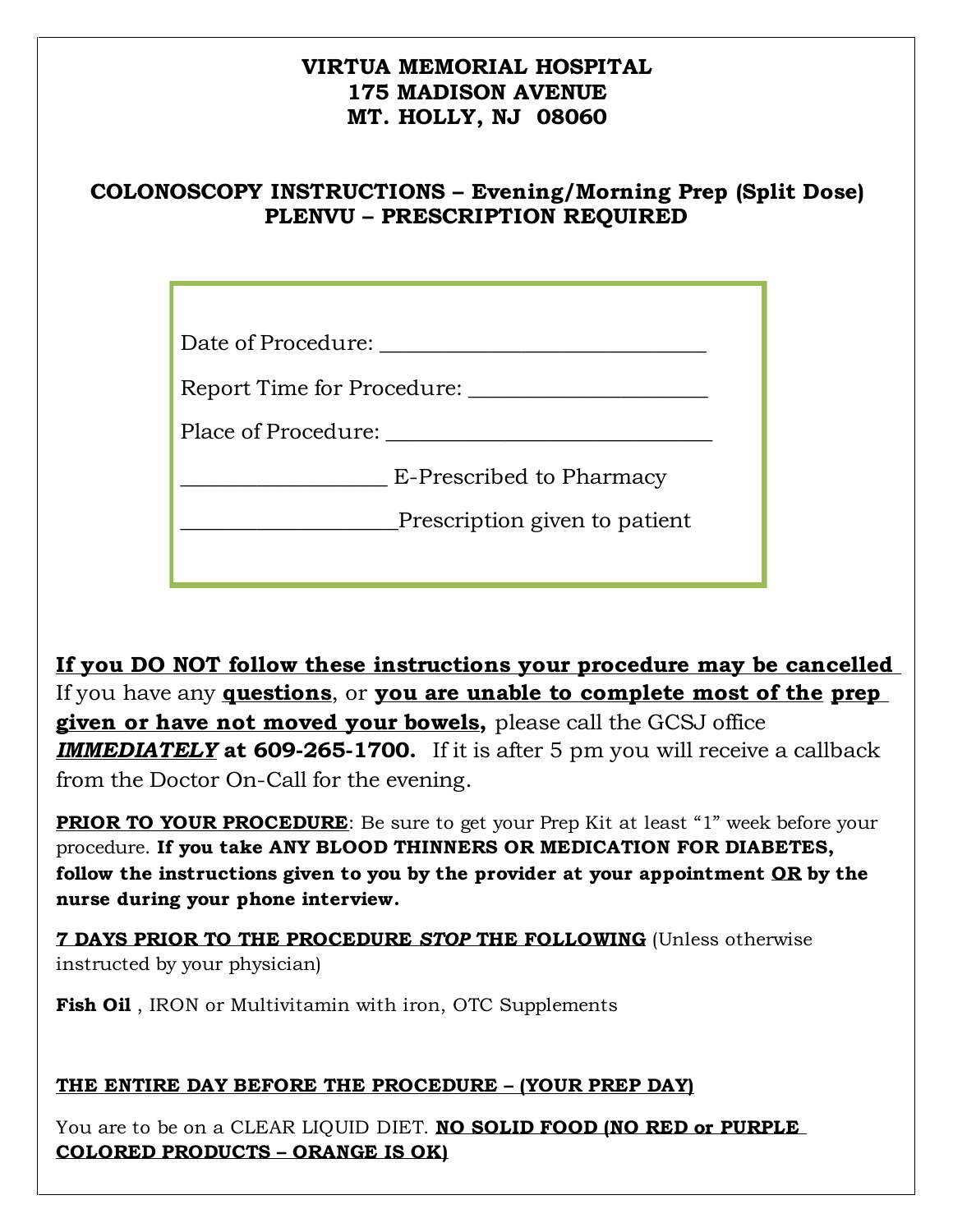This includes **only** the following:

- 1. Water
- 2. Clear Broth: chicken, beef, vegetable
- 3. Clear juices: apple, white grape, white cranberry
- **4.** Soft drinks: soda, Gatorade, lemonade- **NO RED OR PURPLE**
- 5. Coffee or tea: (hot or iced) **NO CREAM, MILK, or POWDERED CREAMER**

# 6. Jell-O- **NO RED OR PURPLE**

7. Popsicles (without fruit or cream), lemon sorbet, Italian Ice

#### **START PREP: Plan on being at home during your prep. For your comfort you may use Vaseline or moistened baby wipes around the anal area.** *PLEASE FOLLOW OUR INSTRUCTIONS,* **DO NOT follow the instructions on the box.**

**Begin** the prep between 5:00 pm and 7:00 pm (day prior to the procedure)

- 1. Empty Dose (1) Pouch into the disposable container and add water up to the designated line.
- 2. Use the mixing container to mix the contents of the Dose 1 Pouch. Add 16 ounces of water and mix by stirring with a spoon or shaking until completely dissolved. This may take up to 3 minutes. Take your time. Slowly finish the dose within 30 minutes.

Try to be up and about (active) as much as possible while drinking the solution. You may continue to drink clear liquids from the list during the prep time the evening before your procedure. It is important for you to prevent yourself from becoming dehydrated so KEEP DRINKING THE RECOMMENDED CLEAR LIQUIDS up **until midnight.**

# *No hard candy, Lifesavers, mints, gum or Smoking PRIOR TO YOUR PROCEDURE TIME.*

**MORNING OF THE PROCEDURE : Your morning prep start time will be 6 HOURS PRIOR TO YOUR PROCEDURE TIME. GCSJ will advise you when to begin.**

# **\*\*\*\*\*You must finish your prep and not drink anything else within 5 hours of your procedure\*\*\*\*\*\***

Empty Dose 2 **A pouch** and **B pouch** into container and fill to the line with water. Mix by stirring with a spoon or shaking until completely dissolved. This may take up to 3 minutes. Take your time. Slowly finish the dose within 30 minutes. Drink the 16oz. glass of prep beginning at \_\_\_\_\_\_\_\_\_\_\_\_. Continue drinking the 16oz. glass of the prep slowly (do not gulp). Complete the dose of the prep within 30 minutes from the start of consumption